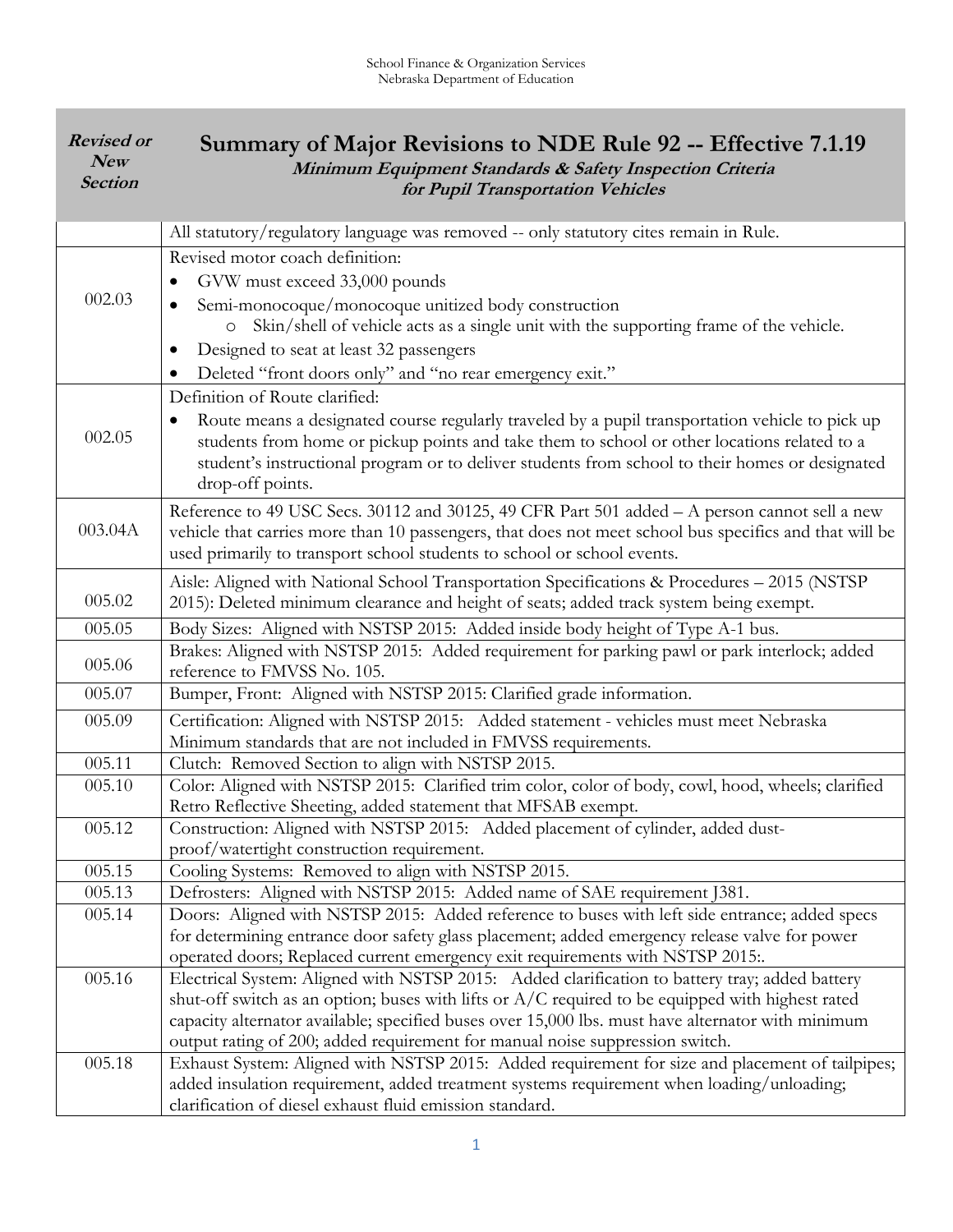| <b>Revised or</b><br>New<br><b>Section</b> | Summary of Major Revisions to NDE Rule 92 -- Effective 7.1.19<br>Minimum Equipment Standards & Safety Inspection Criteria<br>for Pupil Transportation Vehicles                                                                                                                                                       |
|--------------------------------------------|----------------------------------------------------------------------------------------------------------------------------------------------------------------------------------------------------------------------------------------------------------------------------------------------------------------------|
| 005.19                                     | Fenders, Front: Aligned with NSTSP 2015: Clarified measurement criteria.                                                                                                                                                                                                                                             |
| 005.22                                     | Fuel Tank: Aligned with NSTSP 2015: Added requirement of complying with fire codes when<br>installing alternative fuel systems.                                                                                                                                                                                      |
| 005.23                                     | Fuel Alternative: Aligned with NSTSP 2015: Deleted current section and inserted new section.                                                                                                                                                                                                                         |
| 005.24                                     | Governor: Aligned with NSTSP 2015: Deleted reference to requirement for a tachometer.                                                                                                                                                                                                                                |
| 005.25                                     | Handrails: Aligned with NSTSP 2015: Added Handrail Regulation.                                                                                                                                                                                                                                                       |
| 005.26                                     | Heating Systems: Aligned with NSTSP 2015: Added A/C specifications for buses equipped with<br>A/C.                                                                                                                                                                                                                   |
| 005.28                                     | Identification: Aligned with NSTSP 2015: Added minimum 12" high letters on top of bus.                                                                                                                                                                                                                               |
| 005.29                                     | Instruments and Instrument Panel: Aligned with NSTSP 2015: Added minor clarifications.                                                                                                                                                                                                                               |
| 005.31                                     | Interior: Aligned with NSTSP 2015: Added criteria for optional interior overhead storage<br>compartments.                                                                                                                                                                                                            |
| 005.38                                     | Passenger Load: Aligned with NSTSP 2015: Added clarification to Actual GVW.                                                                                                                                                                                                                                          |
| 005.42                                     | Seats & Restraining Barriers; Aligned with NSTSP 2015: Added specific seat back height of 24";<br>added reference to FMVSS - School Bus Passenger Seating and Crash Protections; added lap belt<br>criteria for optional child safety restraint systems; added section on pre-school age seating on school<br>buses. |
| 005.53                                     | Tires &Rims: Aligned with NSTSP 2015: Deleted use of re-capped tires and acceptable tread depth<br>for front tires.                                                                                                                                                                                                  |
| 005.56                                     | Transmission: Aligned with NSTSP 2015: Added "shifter" to transmission interlock.                                                                                                                                                                                                                                    |
| 005.59                                     | Undercoating: Aligned with NSTSP 2015: Added new language for undercoating section.                                                                                                                                                                                                                                  |
| 005.62                                     | Windows: Aligned with NSTSP 2015: Added statement that windshields shall comply with federal,<br>state and local regulation.                                                                                                                                                                                         |
| 007.06                                     | Passenger Capacity: Aligned with NSTSP 2015: Added reference to diagram for Wheelchair and<br>envelope in appendix.                                                                                                                                                                                                  |
| 007.07                                     | Power Lifts & Ramps: Aligned with NSTSP 2015: Added reference to FMVSS No. 403 and No.<br>404)                                                                                                                                                                                                                       |
| 007.08                                     | Regular Service Entrance: Aligned with NSTSP 2015: Added language to provide additional<br>handrail as an option.                                                                                                                                                                                                    |
| 007.09                                     | Restraining Devices: Aligned with NSTSP 2015: Added clarification for type of vehicle; added<br>reference to FMVSS No. 210.                                                                                                                                                                                          |
| 007.10                                     | Seating Arrangements: Aligned with NSTSP 2015: Added reference to FMVSS No. 222.                                                                                                                                                                                                                                     |
| 007.11                                     | Wheelchair Tie down & Occupant Restraint System: Aligned with NSTSP 2015: Added reference<br>to SAE J2249; added specifications for supplying adjustment device on occupant restraint system.                                                                                                                        |
| 007.15                                     | Support Equipment & Accessories: Aligned with NSTSP 2015: Added reference to previous section<br>in Rule.                                                                                                                                                                                                            |
| 009                                        | Adopting "2015 Inspection Criteria" as replacement for Inspection Criteria currently in Rule 92.                                                                                                                                                                                                                     |
| Appendix J                                 | 80 Day Inspection Criteria adopted from NSTSP 2015.                                                                                                                                                                                                                                                                  |
| Appendix<br>M                              | Wheelchair or Mobility and Envelope: New addition from NSTSP 2015.                                                                                                                                                                                                                                                   |

7.1.19